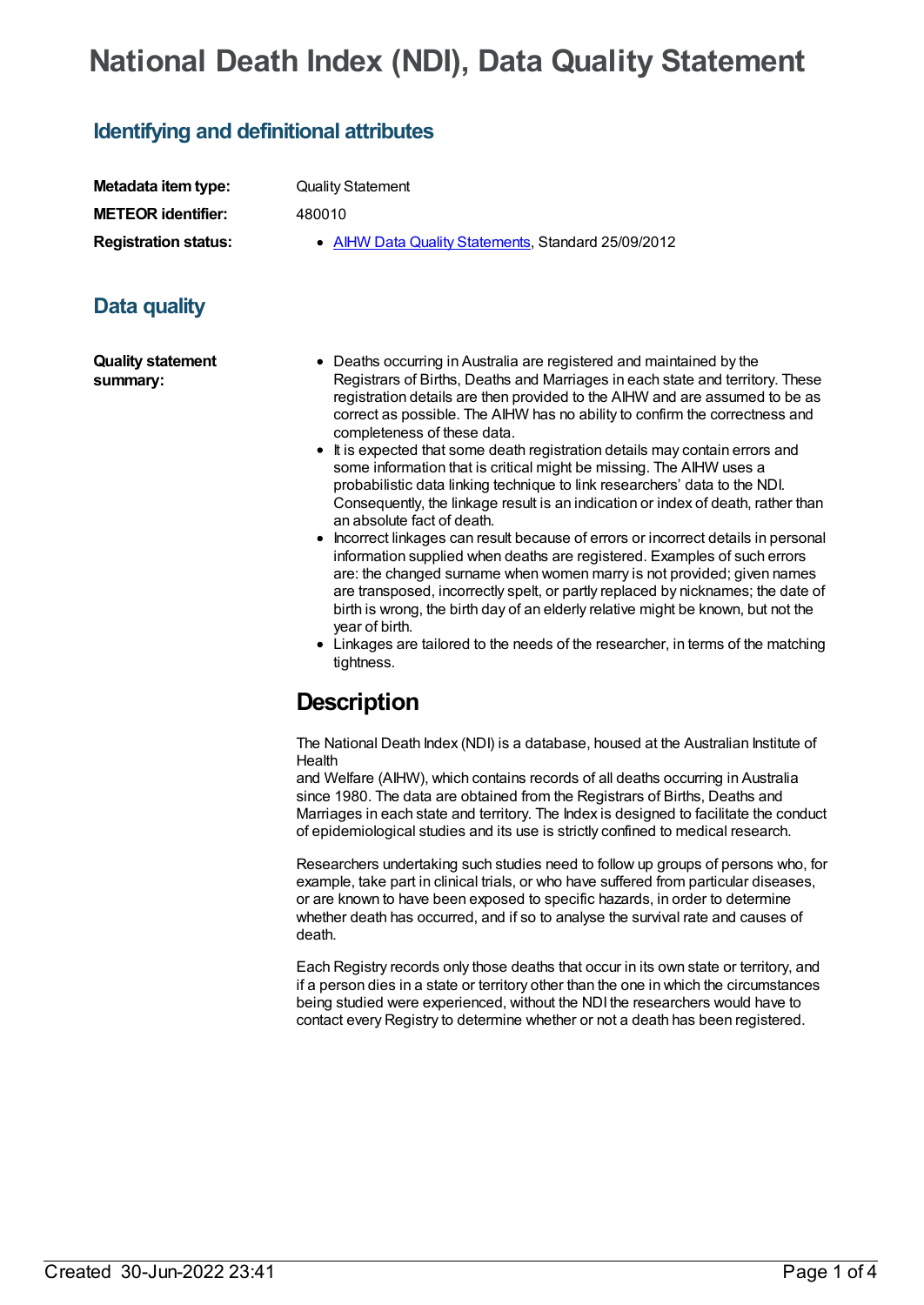| Institutional environment: | The Australian Institute of Health and Welfare (AIHW) is a major national agency set<br>up by the Australian Government under the Australian Institute of Health and<br>Welfare Act 1987 to provide reliable, regular and relevant information and statistics<br>on Australia's health and welfare. It is an independent statutory authority established<br>in 1987, governed by a management Board, and accountable to the Australian<br>Parliament through the Health and Ageing portfolio. |
|----------------------------|-----------------------------------------------------------------------------------------------------------------------------------------------------------------------------------------------------------------------------------------------------------------------------------------------------------------------------------------------------------------------------------------------------------------------------------------------------------------------------------------------|
|                            | The AIHW aims to improve the health and wellbeing of Australians through better<br>health and welfare information and statistics. It collects and reports information on a<br>wide range of topics and issues, ranging from health and welfare expenditure,<br>hospitals, disease and injury, and mental health, to ageing, homelessness,<br>disability and child protection.                                                                                                                 |
|                            | The Institute also plays a role in developing and maintaining national metadata<br>standards. This work contributes to improving the quality and consistency of<br>national health and welfare statistics. The Institute works closely with governments<br>and non-government organisations to achieve greater adherence to these<br>standards in administrative data collections to promote national consistency and<br>comparability of data and reporting.                                 |
|                            | One of the main functions of the AIHW is to work with the states and territories to<br>improve the quality of administrative data and, where possible, to compile national<br>datasets based on data from each jurisdiction, to analyse these datasets and<br>disseminate information and statistics.                                                                                                                                                                                         |
|                            | The <b>Australian Institute of Health and Welfare Act 1987</b> , in conjunction with<br>compliance to the <b>Privacy Act 1988</b> , (Cth) ensures that the data collections<br>managed by the AIHW are kept securely and under the strictest conditions with<br>respect to privacy and confidentiality.                                                                                                                                                                                       |
|                            | For further information see the AIHW website www.aihw.gov.au                                                                                                                                                                                                                                                                                                                                                                                                                                  |
| <b>Timeliness:</b>         | The Registrars of Births, Deaths and Marriages in each State and Territory provide<br>to the AIHW on a monthly basis, the details of deaths registered in a given month,<br>as soon as that month ends, usually within the first two weeks of the following<br>month.                                                                                                                                                                                                                         |
|                            | In most cases, deaths that were registered in a given month did happen in that<br>month, however some deaths are registered many years after death occurs, for<br>example in cases when the remains are found.                                                                                                                                                                                                                                                                                |
|                            | Cause of death information is derived from the National Mortality Database, which<br>records the underlying and other causes of death as ICD10 codes derived by the<br>Australian Bureau of Statistics from the death certificates. This information is<br>generally not available for the most recent two years of data.                                                                                                                                                                     |
|                            | The latest and the most current NDI data are available to link to the researchers'<br>cohort.                                                                                                                                                                                                                                                                                                                                                                                                 |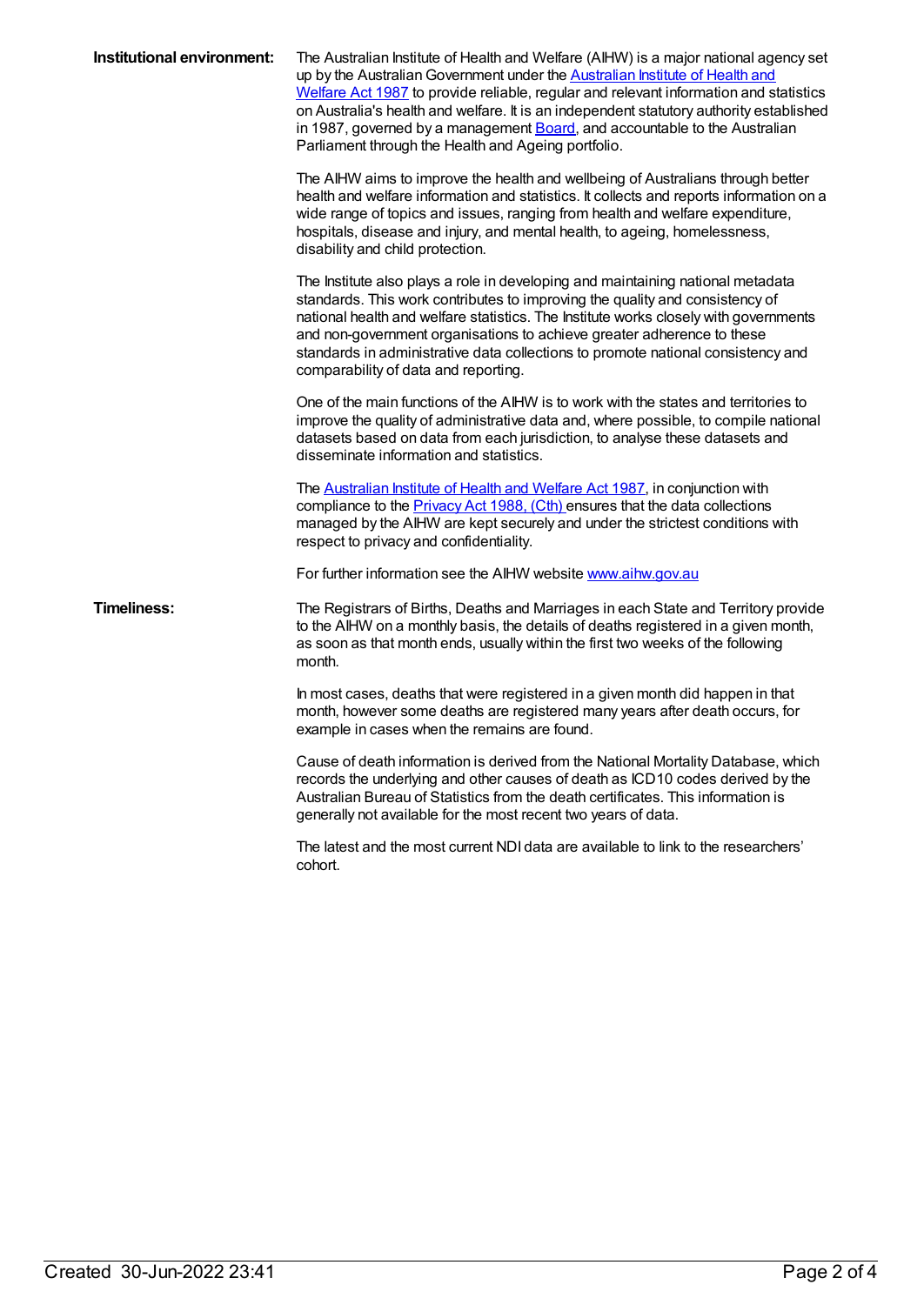| <b>Accessibility:</b> | Researchers can access the National Death Index if their study generally meets the<br>following set of conditions;                                                                                                                                                                                                                                                                                                                                                                                                                                                                                                                                                                                                                                                                                                                                                                                                                                                                                                                                 |
|-----------------------|----------------------------------------------------------------------------------------------------------------------------------------------------------------------------------------------------------------------------------------------------------------------------------------------------------------------------------------------------------------------------------------------------------------------------------------------------------------------------------------------------------------------------------------------------------------------------------------------------------------------------------------------------------------------------------------------------------------------------------------------------------------------------------------------------------------------------------------------------------------------------------------------------------------------------------------------------------------------------------------------------------------------------------------------------|
|                       | • the study focuses on health issues;<br>• the study has been approved by the researcher's host institution ethics<br>committee and the AIHW Ethics Committee. Typically this review<br>concentrates on the issues of public interest and use of confidential<br>information;<br>• the study is scientifically valid (as judged by a peer review process);<br>• the study results will be placed in the public domain (e.g. published papers or<br>books, conference presentations, feedback to patients);<br>• the study will not break confidentiality provisions;<br>• the study investigators comply with the AIHW legislation under which the data<br>are released; and<br>• the data will be secured in an environment that guarantees confidentiality of<br>individual's data.                                                                                                                                                                                                                                                              |
|                       | Given that the study can meet these conditions, it can be best progressed by<br>researchers discussing feasibility and likely costs with one of the contact officers in<br>the AIHW. To formally apply for NDI use, researchers can obtain from the Institute's<br>web page www.aihw.gov.au/national-death-index/, an NDI data provision package.<br>This package gives instructions as to what data formats are required, a description<br>of the NDI, the legislation covering the use of NDI data and the AIHW Ethics<br>Committee application forms.<br>These forms contain questions relating to the objectives of the project, the security<br>of the confidential information, the intended release of the study results and the<br>public benefit that might be gained from conducting the study. The Ethics<br>Committee will consider these factors in determining whether to grant approval to<br>the project. The Committee meets four times a year. Once a study is given an<br>Ethics Committee certificate the project can proceed. |
| Interpretability:     | The NDI database held by the AIHW comprises such variables for each deceased<br>person as: name, alternative names (including maiden names), date of birth (or<br>estimated year of birth), age at death, sex, date of death, marital status, indigenous<br>status, State/Territory of registration, registration number. In some records the<br>additional information of address and the text related to cause of death is available.<br>Cause of death information in a coded form is derived by linking the National Death<br>Index registration numbers for deaths with the National Mortality Data Base. This<br>latter data base records underlying cause of death in ICD10 codes as derived by<br>Australian Bureau of Statistics from the death certificates. This information is<br>generally not available for the most recent two years of data.                                                                                                                                                                                       |
|                       | A description of the NDI is included in the application package that researchers<br>use when applying to link their data to the NDI. The researchers are made aware of<br>the probabilistic nature of the data linkage method and are instructed to treat the<br>linkage results as indication or index of death, rather than as an absolute fact.                                                                                                                                                                                                                                                                                                                                                                                                                                                                                                                                                                                                                                                                                                 |
| <b>Relevance:</b>     | The National Death Index contains records of all deaths that occurred in Australia<br>since 1980 and up to the most recent month past.                                                                                                                                                                                                                                                                                                                                                                                                                                                                                                                                                                                                                                                                                                                                                                                                                                                                                                             |
|                       | Researchers are made aware of the limitation of the probabilistic data linkage<br>method and that they need to provide sufficient details of their subjects for the<br>technique to be effective.                                                                                                                                                                                                                                                                                                                                                                                                                                                                                                                                                                                                                                                                                                                                                                                                                                                  |